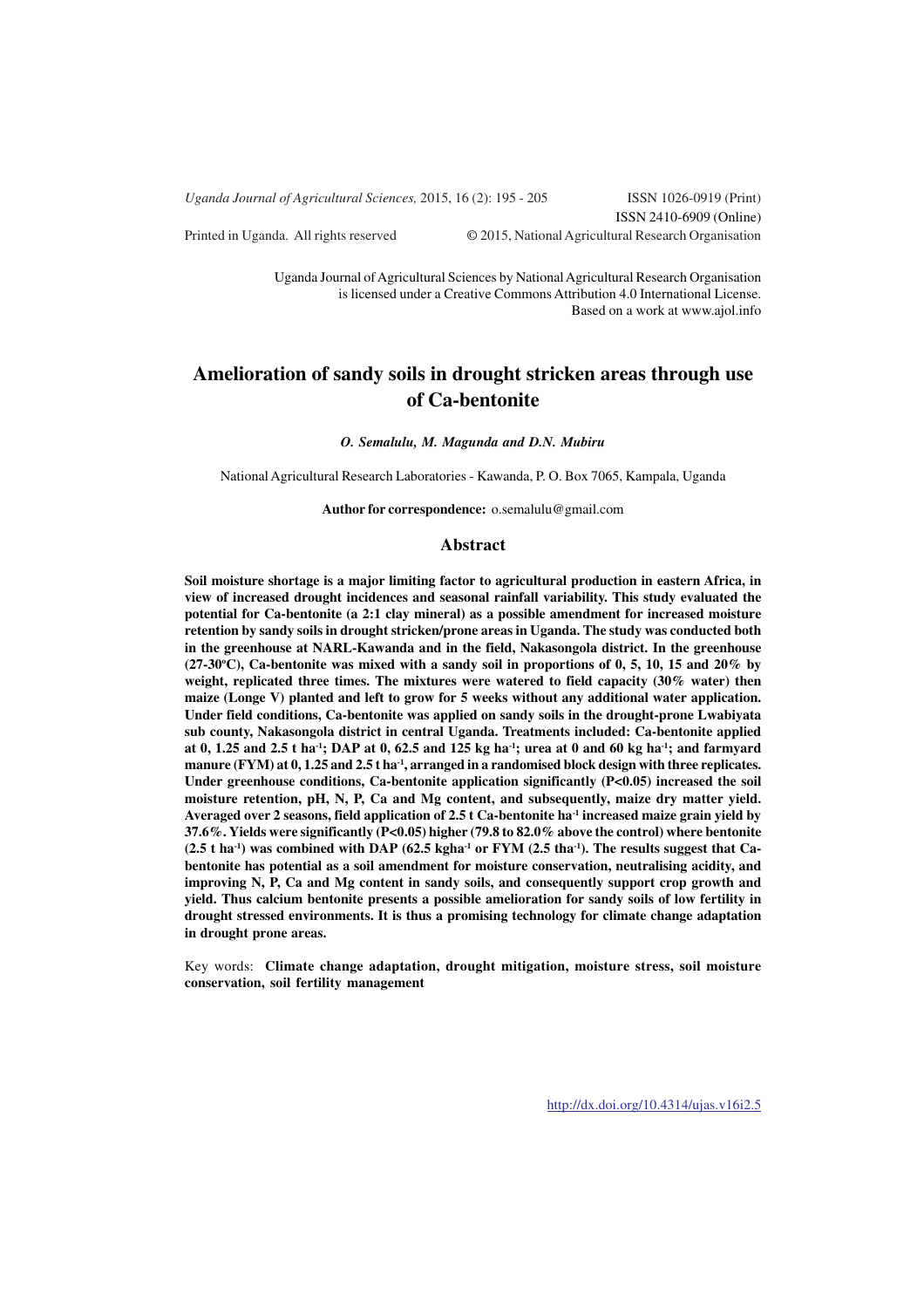### 196 O. Semalulu *et al.*

#### **Introduction**

Calcium bentonite is a naturally occurring 2:1 clay mineral which is known to hold water many times its own weight. According to Czaban *et al.* (2013), when applied to a sandy soil, bentonite particles bond with those of sand and thus improve the structure and water holding properties of sand. The improved structure holds nutrients, air and water in a structure that is ideally suited to plant roots. Previous studies suggest that to be effective, calcium bentonite should be dug into the root zone. Studies in Thailand recommended bentonite application rate of 10% of the soil volume in the greenhouse while for field application, 5kg of calcium bentonite per 16 m<sup>2</sup> is recommended, dug into a depth of 10 to 30 cm (Czaban *et al*. (2013).

The benefits of using calcium bentonite in agriculture have been reported in Thailand, China, Australia and South Africa among others. Noble *et al*. (2004) and Suzuki *et al.* (2007) demonstrated that introducing clay-based materials such as bentonite significantly and persistently improves the productivity of degraded, light–textured soils, more so in presence of an organic amendment. In Thailand, bentonite significantly increased rice grain yields and reduced the risk of crop failure during drought (IWMI, 2010). Sorghum forage biomass yields increased by sixfold following bentonite application. The increased soil quality persisted for at least 3 years.

Berthelsen *et al.* (2005) reported significant increase in crop biomass and yields following bentonite application on light textured soils. The yield increase was attributed to increased water holding capacity, nutrient availability and reduced nutrient loss. In Australia, Sacchi (2010)

observed increased soil cation exchange capacity, exchangeable Ca, Mg, K and plant available water following bentonite application. Sacchi also observed that application of bentonite at rates of above 80 t ha-1 had a detrimental impact on soil structure leading to reduced yields.

Despite the reported promising results, scanty information on bentonite use exists for sub Saharan Africa, yet limitations due to moisture stress and soil fertility decline to crop performance are widespread in this region. In Uganda, calcium bentonite is mined in Hoima district and marketed by the Knights Mining Company and most of it is exported. However, there is inadequate information about its potential to support crop growth within the country. Therefore, the objectives of this study were to establish the effect of calcium bentonite on soil properties, evaluate its effect on maize growth and yield, and propose possible use guidelines for its use in Uganda.

### **Materials and methods**

The study consisted of a greenhouse and a field study. Conducted at the National Agricultural Research Laboratories Institute (NARLI) of the National Agricultural Research Organization (NARO), the greenhouse study was meant to gather preliminary data about the product prior to field activities. Finely ground calcium bentonite was obtained from Knights Mining Company in Hoima district in western Uganda. The material was tested for pH, organic matter (OM), phosphorus, Ca, Mg, K and total N using standard methods (Okalebo *et al*., 1993). To study the effect of bentonite on the characteristics of sand and soil as well as plant growth, 100 kg of sand and a medium textured, low fertility soil were sampled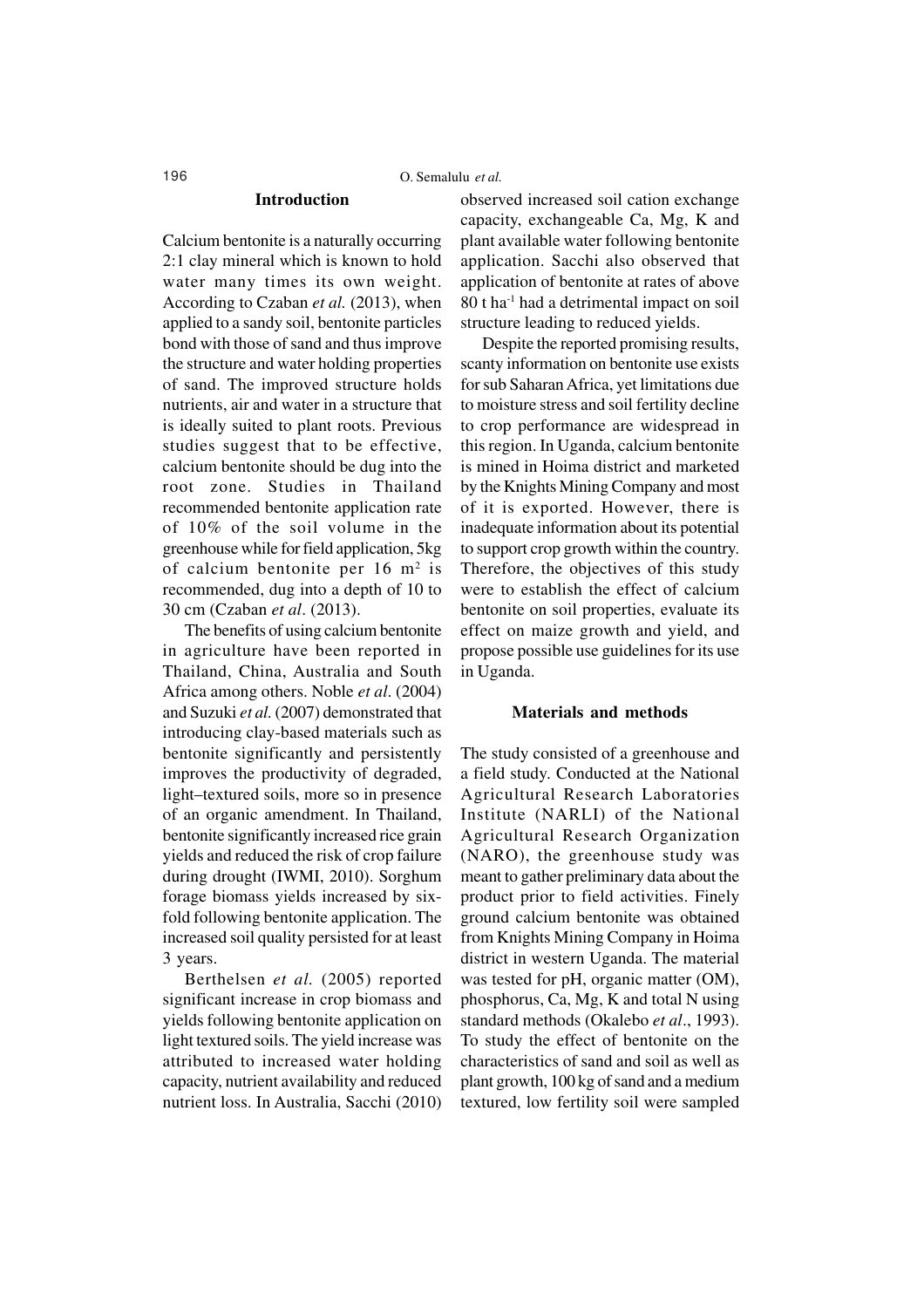at 0 to 30cm depth from Tororo and Mbale districts, respectively. The soil and sand samples were dried for 3 days at 47 °C. Soil was then ground. The sand and soil were sieved through a 2 mm sieve and analysed for moisture content, pH, organic matter (OM), phosphorus, exchangeable  $Ca^{2+}$ , Mg<sup>2+</sup>, K<sup>+</sup>, total N and particle size distribution using standard methods (Okalebo *et al*., 1993).

In the greenhouse, twenty, 3-kg samples of both the air-dried soil and sand were weighed in polythene bags. Calcium bentonite was added to the soil materials at 0, 150, 300, 450 and 600 g bentonite per 3 kg soil, representing a bentonite to soil percentage of: 0, 5, 10, 15 and 20%, respectively. The soil-bentonite and sandbentonite mixtures were agitated thoroughly, then transferred to plastic buckets, perforated at the bottom. Deionised water (1 L) was added to each bucket containing the soil-bentonite and sand–bentonite mixtures, representing approximately 30% moisture (wt). The mixtures were stirred using a stirring rod and left to stand in a greenhouse at 27 to  $32^{\circ}$ C, for 3 days. They were then stirred and sampled using soil cores measuring 5.0cm diameter and 5.1 cm height. The mixtures were left in a greenhouse at 27 to  $32^{\circ}$ C for 28 days, and sampled every after one week (7 days). No more water was added to the mixtures during the entire 4-week period. The samples were dried at 105°C for moisture determination. At the end of 4 weeks, a sample of each mixture was collected for determination of pH, OM, phosphorus, exchangeable Ca, Mg, K and total N (Okalebo *et al*., 1993).

In the maize growth experiment, twenty, 3-kg samples of the soil/bentonite and sand/bentonite mixtures were prepared as described above. To each

mixture, one litre of distilled water was added and left to stand in a greenhouse  $(27 \text{ to } 32^{\circ}\text{C})$  for 3 days. Maize (Longe 5, 2 seeds) was planted in each bucket. Water (50 ml) was added to each bucket and the maize left to grow for 35 days (5 weeks) under greenhouse conditions. No additional water was added to the maize plants**.** This was intended to assess the extent to which bentonite addition could improve water retention by soil or sand and support maize growth under moisture stress. The maize plants were harvested at 5 WAP by cutting at each plant 1cm above the soil surface, weighed and oven dried at 78°C for 3 days for dry matter (biomass) determination.

For the field experiments, trials were planted in Lwabiyata sub county, located 1°30'20"N and 32°22'41"E in the northern part of Nakasongola district (Mugisha *et al*., 2011). Nakasongola district lies in the central plateau of Uganda, at an altitude between 1,000 and 1,400 m above sea level (Rwabwoogo, 2002). The district lies in the pastoral rangelands agro-ecological zone within the cattle corridor area. It is characterised by undulating landscape with most low lying areas found towards L. Kyoga in the north. The vegetation type is characterised by open deciduous savannah woodland with short grasses. The district experiences high temperatures ranging from a 25 to a 35 °C during the dry season. It receives low and unreliable rainfall that ranges from 500 to 1000mm per *annum*. There are two rainy seasons: the main season from March to May with peak in April and a second season from September to December with a modest peak in November. Evaporation exceeds rainfall by a factor of about 6 during the dry months from June to August (GOU, 2004). Lwabiyata sub county is located near L. Kyoga, and is characterised by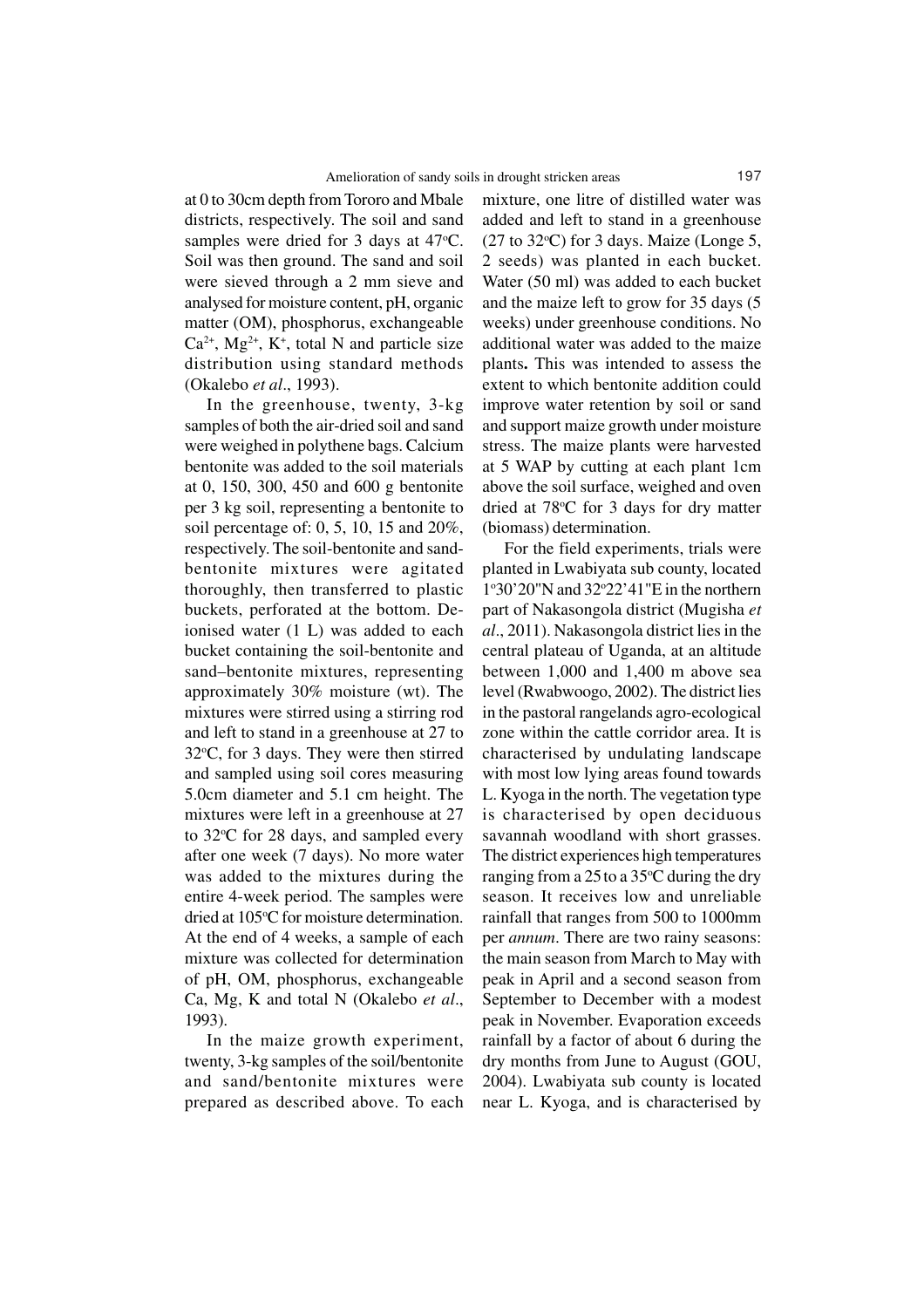198 O. Semalulu *et al.*

sandy soils with moderate to poor fertility. Crop yields in the area are frequently affected by drought.

A trial was established in this area with the following treatments : a control (where nothing was applied), bentonite at 2.5 t ha-<sup>1</sup>, bentonite  $(2.5 \text{ t} \text{ ha}^1) + \text{DAP}$  (62.5 kg) ha<sup>-1</sup>), bentonite  $(2.5 \text{ t} \text{ ha}^{-1})$  + FYM  $(2.5 \text{ t} \text{ h})$ ha<sup>-1</sup>), bentonite  $(1.25 \text{ t} \text{ ha}^{-1})$  + DAP (62.5) kg ha<sup>-1</sup>) + FYM (1.25 t ha<sup>-1</sup>) and DAP  $(125 \text{ kg } \text{ha}^{-1}) + \text{urea } (60 \text{ kg } \text{ha}^{-1})$ . These treatments were applied randomly and replicated three times in plot sizes of 10m by 10m. Bentonite, farmyard manure and DAP were surface broadcast and incorporated into the 0 to 10 cm soil layer, using a hand rake. Urea was top dressed on the treatments which had DAP when maize was knee high. Maize (Longe 5) was grown during the March-June (2013A) then September - December (2013B) seasons and harvested for grain yield. A sample of maize grain was taken to the laboratory, weighed, oven-dried for 3 days at 78<sup>o</sup>C and weighed again. The per cent loss in weight was used to compute the maize grain yield, expressed on a hectare basis. Soil was sampled (0- 30 cm) at planting and at harvest, air-dried and analysed for pH, organic matter (OM), phosphorus, exchangeable  $Ca^{2+}$ ,  $Mg^{2+}$ ,  $K^+$ , total N and particle size distribution using standard methods (Okalebo *et al*., 1993).

### *Data analysis*

Data were processed using Microsoft Excel and statistically analysed using GenStat package, Version 3.2. Significant differences between means were determined at a 95% Confidence level and means separated using the standard error of difference (sed) procedure. Two means were declared as significantly different when the difference between them was greater than twice the sed value.

# **Results**

## *Characteristics of the bentonite and soils*

Table 1 presents the characteristics of calcium bentonite and the soils used in the study. The Tororo sand and Mbale soil were used in the greenhouse while Nakasongola soil was one where the field trials were conducted. Bentonite had clay texture, with nearly neutral pH (pH 6.9), low in organic matter (OM) and N contents, high in Ca and Mg, with moderate Mehlich III extractable P and low K content. All the three soils were high in sand, although sand was lower for the Mbale soil, which had 21% clay. All three soils had lower pH values than bentonite with the Mbale soil having the lowest value (Table 1). Organic matter (OM), N, P, Ca, Mg and K were also lower for the three soils compared to those of bentonite, with the values much lowest for Tororo sand.

### *Bentonite and soil moisture*

Moisture content of the mixtures increased significantly (P<0.05) with the amount of calcium bentonite added to potted soil materials, levelling off between 10 to 15% of bentonite, application for both the medium textured soil and sandy soil materials (Fig. 1). At 1 WAP, moisture content increased with increasing amount of bentonite added (Fig. 1). The trend was quadratic, with moisture content levelling off at 15% bentonite for soil and 10% bentonite for sand. However, the moisture content for soil was not significantly (P>0.05) different from that of sand amended with the same amount of bentonite. At 4 WAP, un-amended soil had a significantly (P<0.05) higher moisture content than un-amended sand. Moisture content of soil and sand amended with 5%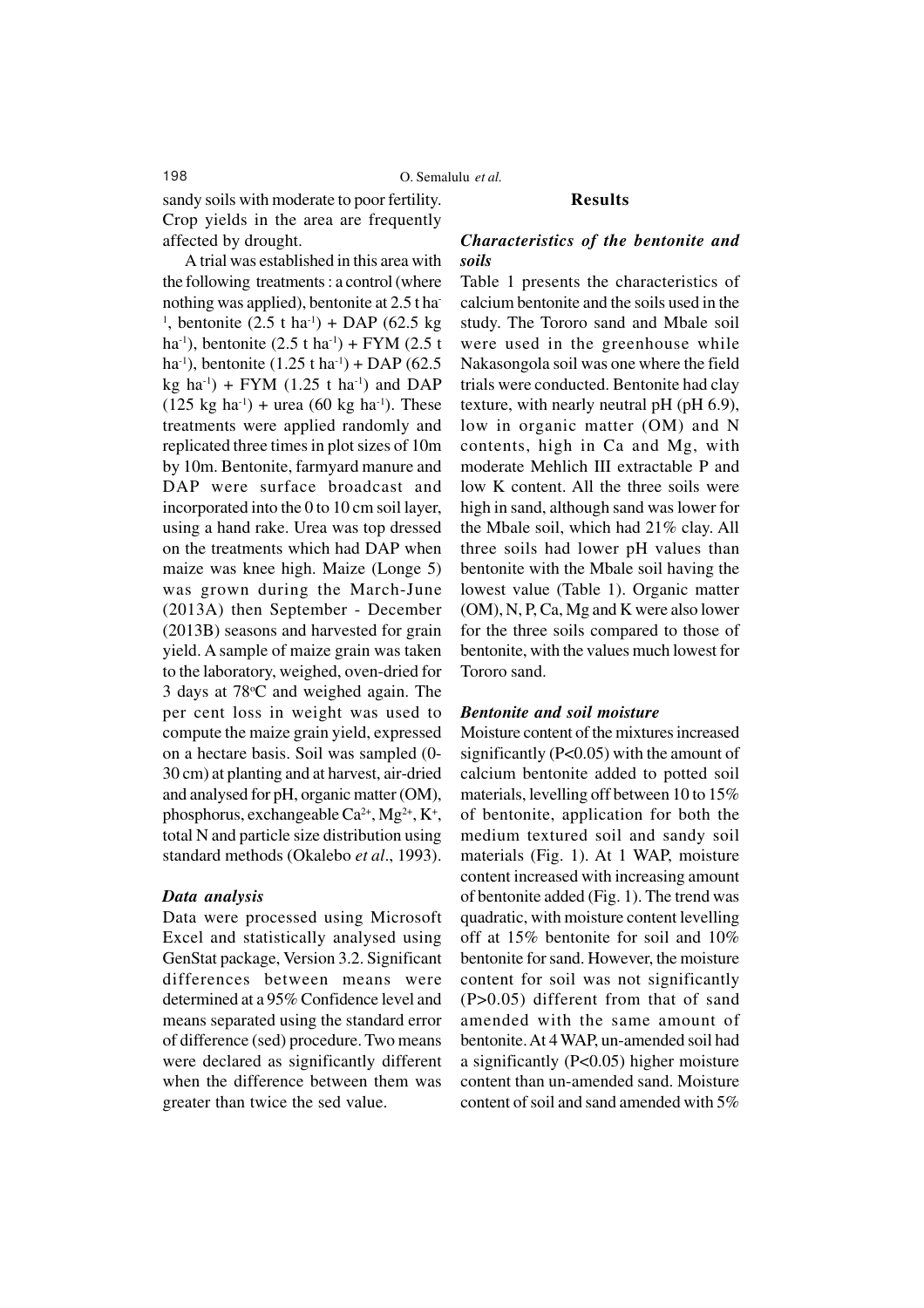| Table 1. Selected characteristics |     |    |                                | of Bentonite and soil types used in a greenhouse study |                   |               |                            |                           |                      |                        |                                               |
|-----------------------------------|-----|----|--------------------------------|--------------------------------------------------------|-------------------|---------------|----------------------------|---------------------------|----------------------|------------------------|-----------------------------------------------|
|                                   | E   | MO |                                |                                                        | ්                 | $\frac{8}{2}$ | ⊻                          | Sand                      | Clay                 | sit                    | Textural class                                |
|                                   |     |    |                                |                                                        |                   | olo           |                            |                           | olo                  |                        |                                               |
| Bentonite                         |     |    |                                |                                                        |                   |               |                            |                           |                      |                        |                                               |
| Abale Soil                        | 53  | r. | 012<br>012<br>015<br>015<br>01 | $\frac{4888}{3434}$                                    | ភ្នំ<br>ខេត្ត និង | 5 3 8 4 5     | ន្លង្គ ដ <b>្</b> ន្ត<br>ន | 7.7<br>70.4<br>7.7<br>7.7 | 23<br>25<br>26<br>25 | $\frac{14.0}{8.6}$ 6.0 | Clay<br>Sandy clay Ioam<br>Sand<br>Sandy Ioam |
| ororo sand                        | င္ပ | 50 |                                |                                                        |                   |               |                            |                           |                      |                        |                                               |
| Vakasongola soil                  | 64  | 22 |                                |                                                        |                   |               |                            |                           |                      |                        |                                               |
| Critical values                   | 52  |    |                                |                                                        |                   |               |                            |                           |                      |                        |                                               |
|                                   |     |    |                                |                                                        |                   |               |                            |                           |                      |                        |                                               |

Ī

were not significantly different from the control. Sandy soil amended with 10% or more bentonite contained more moisture at 4 WAP, than the medium textured soil amended with the same amount of bentonite (i.e. 9.3 vs 3.6, 10.4 vs 7.9 and 11.0 vs 7.8 % moisture for the 10, 15 and 20% bentonite treated sand mixtures, respectively).

# *Selected chemical properties soil materials*

Table 2 presents the effects of bentonite application on Mbale soil and Tororo sand materials during the 4 weeks period. At a given level of bentonite application, the pH for sand was significantly (P<0.05) higher than that of soil. Application of 5% bentonite significantly (P<0.05) increased the pH by 3.5 and 11.1%, for soil and sand, respectively. Higher bentonite rates maintained higher pH values in the sandy and not in the medium textured soil medium. Nitrogen was deficient in both the soil and sand, but with soil N slightly higher than that of sand at all levels of bentonite applied. Application of bentonite up to 10% had no significant effect on soil N content. Higher rates of bentonite (15 & 20%) decreased soil nitrogen content significantly (P<0.05). On the other hand application of bentonite at 5% on the Ndeficient sand significantly (P<0.05) increased the N content. At higher rates of bentonite, the sand N content although significantly higher than the control, did not significantly differ from that at 5% bentonite.

There was a significant  $(P<0.05)$ increase in Mehlich III (Mehlich, 1984) extractable P with addition of 5% bentonite for both the soil and sand. A further significant (P<0.05) increase in Mehlich III extractable P was observed for higher rates of bentonite applied. Potassium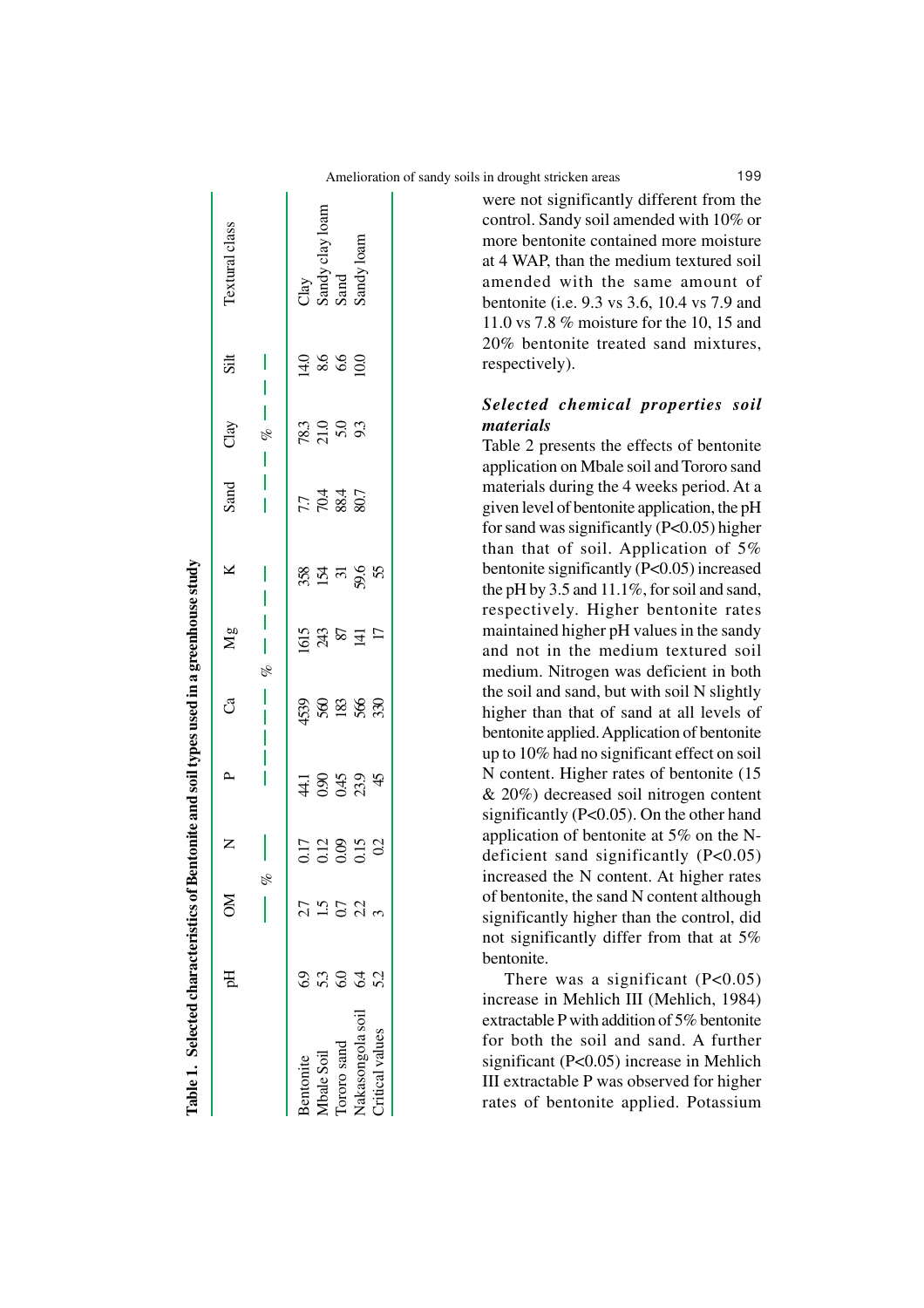

**Figure 1. Effect of bentonite application on the moisture content of different soil types.**

content was higher for soil than sand  $(170.9 \text{ vs } 83.7 \text{ mgkg}^{-1})$ . Bentonite application had no significant (P>0.05) effect on the K content of the soil and sand. There was a significant  $(P<0.05)$ increase in Mehlich III extractable Ca with addition of 5% bentonite for both the soil and sand. A significant  $(P<0.05)$ progressive increase in Ca content of both soil and sand was observed for higher rates of bentonite applied. Mehlich III extractable Mg increased significantly (P<0.05) on addition of 5% bentonite for both the soil and sand. A significant (P<0.05) progressive increase Mg content of both soil and bentonite was observed at higher rates of bentonite applied. The Ca/Mg ratio for soil was lower than that of sand (3.02 vs 9.53). Bentonite application significantly (P<0.05) decreased the Ca/Mg ratio for both soil and sand. The decrease increased with increasing rates of bentonite.

### *Maize dry matter yield*

Dry matter yield increased significantly (P<0.05) with the amount of bentonite applied (Fig. 2), with values peaking off

at 10% bentonite for sand and 15% at for soil mixtures. The data show that for sand treated with 15 and 20% bentonite, dry matter yield was not different from that at 10% bentonite. For a given level of bentonite treatment, dry matter was significantly  $(P<0.05)$  higher for the sand than the soil mixtures.

#### *Maize grain yield*

Results for the field evaluation of calcium bentonite on maize are presented in Table 3. During 2013A maize grain yields were not affected by any of the treatments applied. In 2013B which was a better season, application of bentonite (2.5 kg ha-1) alone increased maize grain yields from 718 to 1306 kgha $^{-1}$ , an increment of 82% (although this was not significantly (P>0.05) different from the control). Combining bentonite with DAP or manure resulted in even higher and significant (P<0.05) yields over the control. Averaged over two seasons, bentonite application alone improved maize grain yields from 689 to 948 kg ha<sup>-1</sup>, an increase of 37.6%. This increase was not significantly (P>0.05) over the control. However,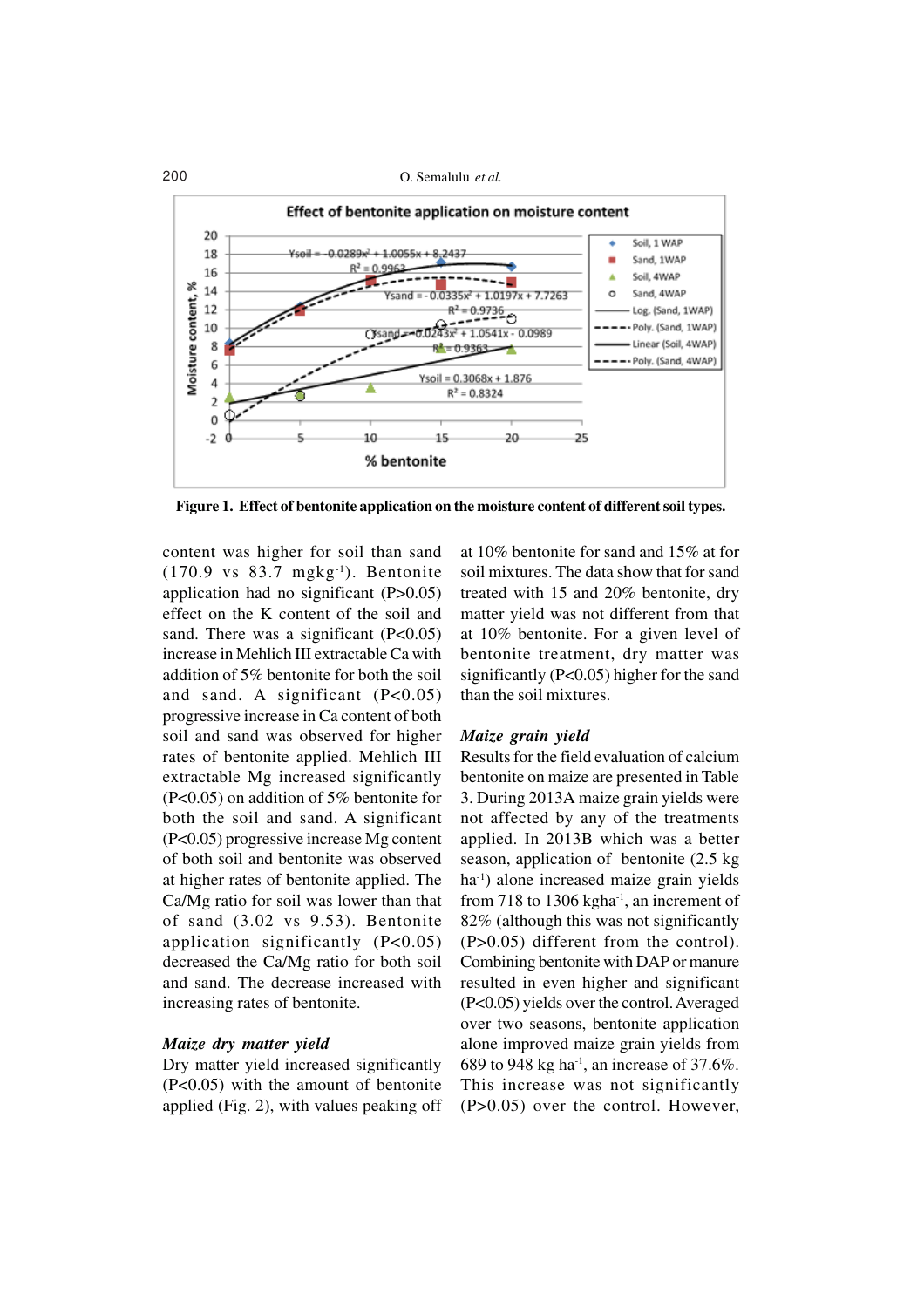| % bentonite      | pH   | ${\rm OM}$ | Total N | Mehlich III extractable, mg kg <sup>1</sup> |                               |       |           | Ca/Mg ratio |
|------------------|------|------------|---------|---------------------------------------------|-------------------------------|-------|-----------|-------------|
|                  |      |            |         | ${\bf P}$                                   | Ca                            | Mg    | $\bf K$   |             |
|                  |      |            |         |                                             | Soil at 4 weeks of incubation |       |           |             |
| $\boldsymbol{0}$ | 5.68 | 1.45       | 0.115   | $0.00\,$                                    | 628.5                         | 207.9 | 159.5     | 3.02        |
| 5                | 5.88 | 1.35       | 0.112   | 7.28                                        | 795.3                         | 403.0 | 171.2     | 2.00        |
| 10               | 5.78 | 1.25       | 0.112   | 14.33                                       | 1000.2                        | 611.6 | 167.3     | 1.63        |
| 15               | 5.63 | 1.15       | 0.107   | 23.52                                       | 1144.1                        | 786.3 | 170.4     | 1.48        |
| $20\,$           | 5.65 | 1.08       | 0.102   | 28.05                                       | 1238.1                        | 873.6 | 186.1     | 1.40        |
|                  |      |            |         |                                             | Sand at 4 weeks of incubation |       |           |             |
| $\boldsymbol{0}$ | 6.30 | 0.90       | 0.077   | 1.11                                        | 372.4                         | 40.6  | 87.6      | 9.53        |
| 5                | 7.00 | 0.78       | 0.092   | 15.49                                       | 578.7                         | 269.3 | 75.2      | 2.15        |
| $10\,$           | 7.00 | 0.80       | 0.092   | 29.89                                       | 740.7                         | 445.3 | 70.6      | 1.68        |
| 15               | 7.10 | 0.93       | 0.095   | 39.42                                       | 974.2                         | 651.0 | 100.5     | 1.50        |
| 20               | 7.18 | 0.70       | 0.087   | 50.40                                       | 1078.6                        | 782.0 | 84.9      | 1.40        |
| sed              | 0.06 | 0.11       | 0.004   | 2.16                                        | 25.8                          | 17.7  | <b>NS</b> | 0.42        |
| cv, $\%$         | 1.40 | 14.70      | 5.20    | 14.50                                       | 4.3                           | 4.9   | 19.8      | 23.0        |
|                  |      |            |         |                                             |                               |       |           |             |

**Table 2. Effect of bentonite application on selected soil and sand chemical properties at 4 weeks after planting**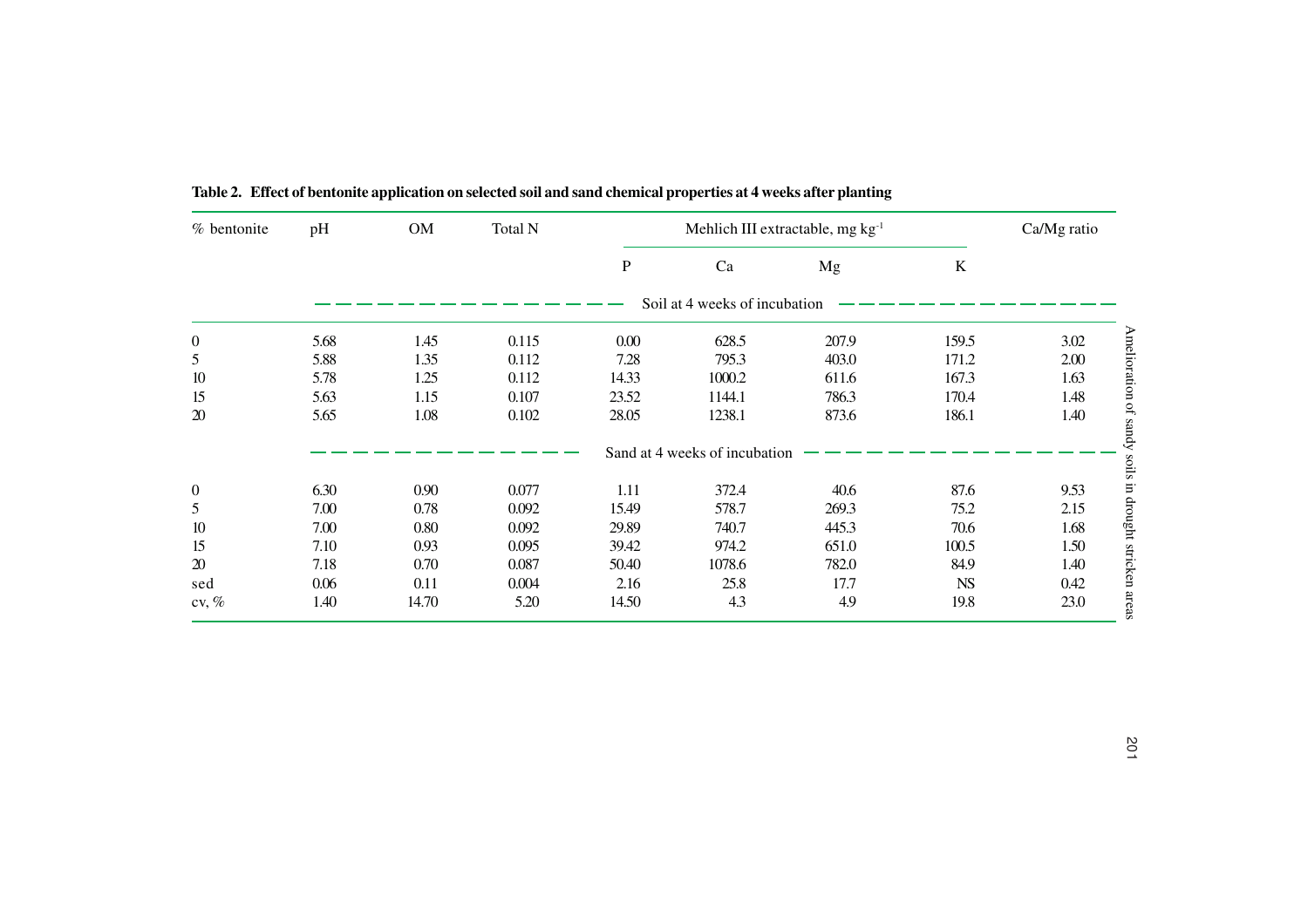### 202 O. Semalulu *et al.*



**Figure 2. Effect of bentonite application on dry matter yield on two soil types in Uganda**

| Treatment                                                                                                       | 2013A | 2013B                | 2-season<br>average |
|-----------------------------------------------------------------------------------------------------------------|-------|----------------------|---------------------|
|                                                                                                                 |       | Yield $(kg ha^{-1})$ |                     |
| Control                                                                                                         | 660   | 718                  | 689                 |
| Bentonite $(2.5 \text{ t} \text{ ha}^{-1})$                                                                     | 591   | 1306                 | 948                 |
| Bentonite $(2.5 \text{ tha}^{-1}) + \text{DAP} (62.5 \text{ kg ha}^{-1})$                                       | 656   | 1822                 | 1239                |
| Bentonite $(2.5 \text{ t} \text{ ha}^1) + FYM (2.5 \text{ t} \text{ ha}^1)$                                     | 567   | 1941                 | 1254                |
| Bentonite $(1.25 \text{ tha}^{-1}) + \text{DAP} (62.5 \text{ kg ha}^{-1}) + \text{FYM} (1.25 \text{ tha}^{-1})$ | 634   | 1541                 | 1088                |
| DAP $(125 \text{ kg ha}^1)$ + urea $(60 \text{ kg ha}^1)$                                                       | 713   | 2018                 | 1365                |
| Sed                                                                                                             | 208.8 | 370.3                | 212.8               |
| $CV(\%)$                                                                                                        | 40.1  | 29.1                 | 23.8                |

**Table 3. Effect of calcium bentonite application on maize grain yield, 2013**

combining bentonite with DAP or manure resulted in significant (P<0.05) increase in grain yields over the control.

### **Discussion**

The sandy nature and low available nutrient status present management challenges, for sandy soils, some of which could be addressed through use of bentonite. Calcium bentonite had a higher OM, N, P, Ca, Mg and K content than all three soils materials. This suggests that bentonite application on such soils could possibly supply these limiting nutrients to these soils. The neutral pH suggests that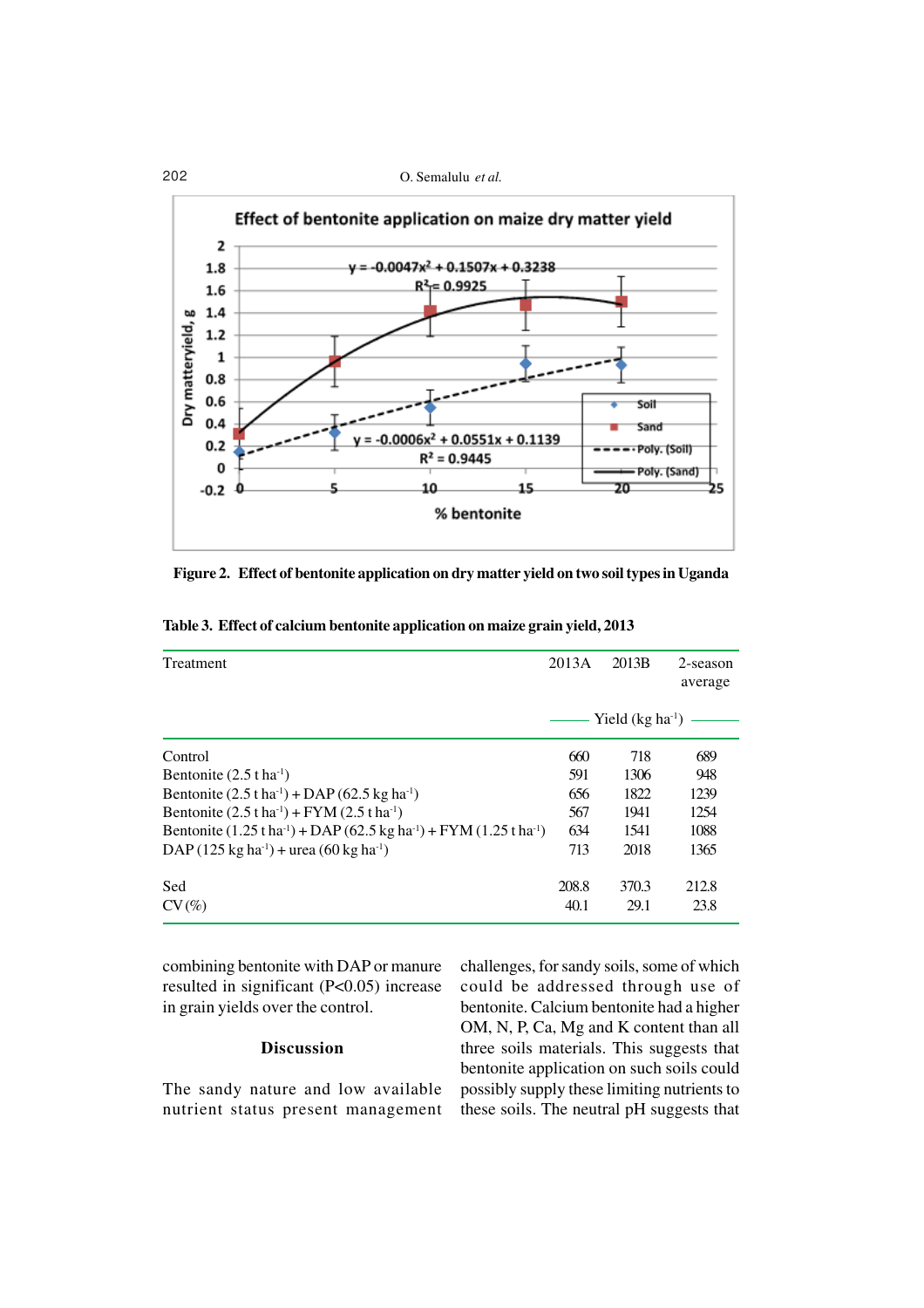if used in say acidic soil, bentonite will not acidify soil but assist in increasing soil pH to levels more suitable for most crop production. Compared to soil, sand material amended with calcium bentonite had higher moisture content, suggesting that bentonite application could improve moisture storage of sand and consequently improve its ability to support a growing crop. Bentonite application on sand significantly increased the pH, N, P, Ca and Mg content. As a result, higher dry matter yields were observed from sandbentonite compared to soil-bentonite mixtures. The benefits were observed more on sand than on soil, suggesting that bentonite use could be more beneficial on highly sandy soils compared to medium textured soils. Sacchi (2010) reported increased soil cation exchange capacity, exchangeable Ca, Mg, K and plant available water following bentonite application.

Table 2 also shows that bentonite addition resulted in a decrease in the Ca/ Mg ratio of both soil and sand, the trend increased with increasing rates of bentonite. This observation suggests that applying high rates of calcium bentonite could result into a Ca-Mg imbalance compared to that of natural soils. Furthermore, bentonite rates higher than 10% on sand did not result into any further increments in biomass yield (Fig. 2). In addition, with increasing time of incubation, caking was observed especially in the soil mixtures containing 15 and 20% bentonite making them hard and increasingly difficult to sample. This observation suggests increasing resistance to root penetration at higher rates of bentonite. Thus, it is possible that rates higher than 10% bentonite somehow affected the soil (e.g. reduced soil moisture, Ca/Mg ratio and increased soil caking which affected root development). A combination of these factors possibly resulted in a decrease in dry matter yield. This finding suggests that calcium bentonite should not be applied at rates higher than 10%. In Australia, Sacchi (2010) observed that application of bentonite at rates of above 80 t ha-1 had a detrimental impact on soil structure leading to reduced yields. The current study points to reduced soil moisture and changes in soil physical and chemical properties when /if high rates of calcium bentonite are applied.

From this study, it is clear that bentonite use increased maize grain yields but with visible seasonal variations in its benefits. During the better 2013B season, applying bentonite alone resulted in up to 81.9% increase in maize grain yield. However, averaged over two sesaons, bentonite application resulted in 37.6% increase in grain yield, and up to 57.9 to 82.0% increase in grain yield where it was combined with DAP and/or FYM. These results are consistent with those of Noble *et al*. (2004) and Suzuki *et al*. (2007) who demonstrated that introducing clay-based materials such as bentonite significantly and persistently improves the productivity of degraded, light–textured soils, more so in the presence of an organic amendment. In similar experiments, application of 1.2 t ha-1 bentonite increased rice grain yields by 73% and reduced the risk of crop failure during drought (IWMI, 2010). In another experiment sorghum forage biomass yields increased by six-fold following bentonite application and the improved soil quality was reported to have persisted for at least 3 years (IWMI, 2010). From a review of results from field experiments to assess the efficacy of bentonite addition on crop productivity and soil nutrient status, Berthelsen *et al*. (2005) reported significant increase in crop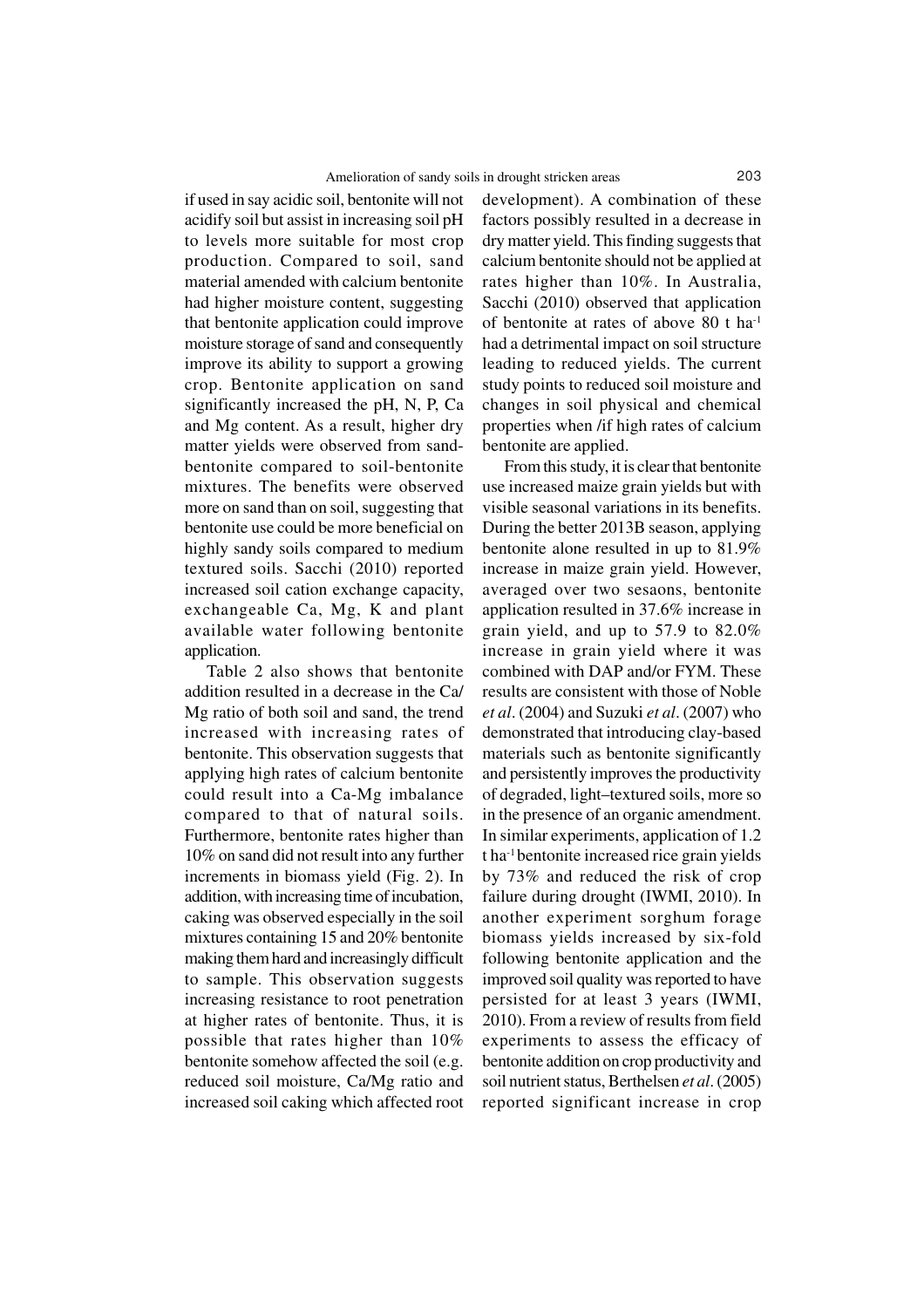biomass and yields following bentonite application on light textured soils. The yield increase was attributed to a combination of increased water holding capacity, nutrient availability and reduced nutrient loss.

### **Conclusion**

Amendment of a sandy soil with calcium bentonite significantly increases soil moisture, pH, N, P, Ca and Mg content, and consequently, maize dry matter and grain yields. These benefits are greater on sandy soils than medium textured soils. For greenhouse work, the bentonite to sandy soil ratio in the mixture should not exceed 15%. For field application on maize, bentonite should be applied at 2.5 t ha<sup>-1</sup> and combined with 62.5 kg DAP ha<sup>-1</sup> or 2.5 t FYM ha<sup>-1</sup>. Results suggest increased chances of crop survival, following bentonite use on sandy soils under drought/ moisture stressed environments. Thus, bentonite use can be a promising technology for improving the productivity of sandy soils in the drought stricken/prone cattle corridor areas of Uganda. It is also a promising climate change adaptation technology. However more field studies are required to cover a wide range of crops, including profitability assessment.

### **Acknowledgement**

This work was funded by the Agricultural Technology and Agribusiness Advisory Services (ATAAS)/Sustainable Land Management (SLM) project of the National Agricultural Research Organization (NARO). We are grateful for the technical support and guidance offered by the NARO management, and the Director, management and staff of NARL.

### **References**

- Berthelsen, S., Noble, A.D., Ruaysoongnerm, A.S., Webb Huan Hengfu, M. and Yi Jiexiang. 2005. Addition of clay based soil ameliorants to light textured soils to reduce nutrient loss and increase crop productivity. Conference Proceedings. Management of tropical sandy soils for sustainable agriculture. A holistic approach for sustainable development of problem soils in the tropics.  $27<sup>th</sup>$ Nov. – 2nd Dec. 2005. KhonKaen, Thailand. FAO Corporate Document Repository. http://www.fao.org/docrep/010/ ag125e/AG125E00.htm
- GOU. 2004. Increasing incomes through exports: A Plan for Zonal Agricultural Production, Agro-Processing and Marketing. Kampala, Uganda.
- Czaban, J., Siebielec, G., Czy¿, E. and NiedŸwiecki, J. 2013. Effects of Bentonite addition on sandy soil chemistry in a long-term plot experiment (I); Effect on organic carbon and total nitrogen. *Pol. J. Environ. Stud.* 22(6):1661-1667.
- IWMI. 2010. Improving soils and boosting yields in Thailand. Success Stories. Issue 2 – 2010. www.iwmi.org/ Research\_Impacts/Impact \_Assessment/Outcome\_Stories/2008/ Bentonite%20clays-%20edited%20 outcome%20story\_final%20\_Web\_.pdf
- Mehlich, A. 1984. Mehlich No. 3. Soil test extractant: A Modification of Mehlich No. 2. Extractant. Commun. Soil Sci. Plant Anal. 15:1409-1416.
- Mugisha, J., Diiro, G., Ekere, W., Langyintuo, A. and Mwangi. W. 2011.